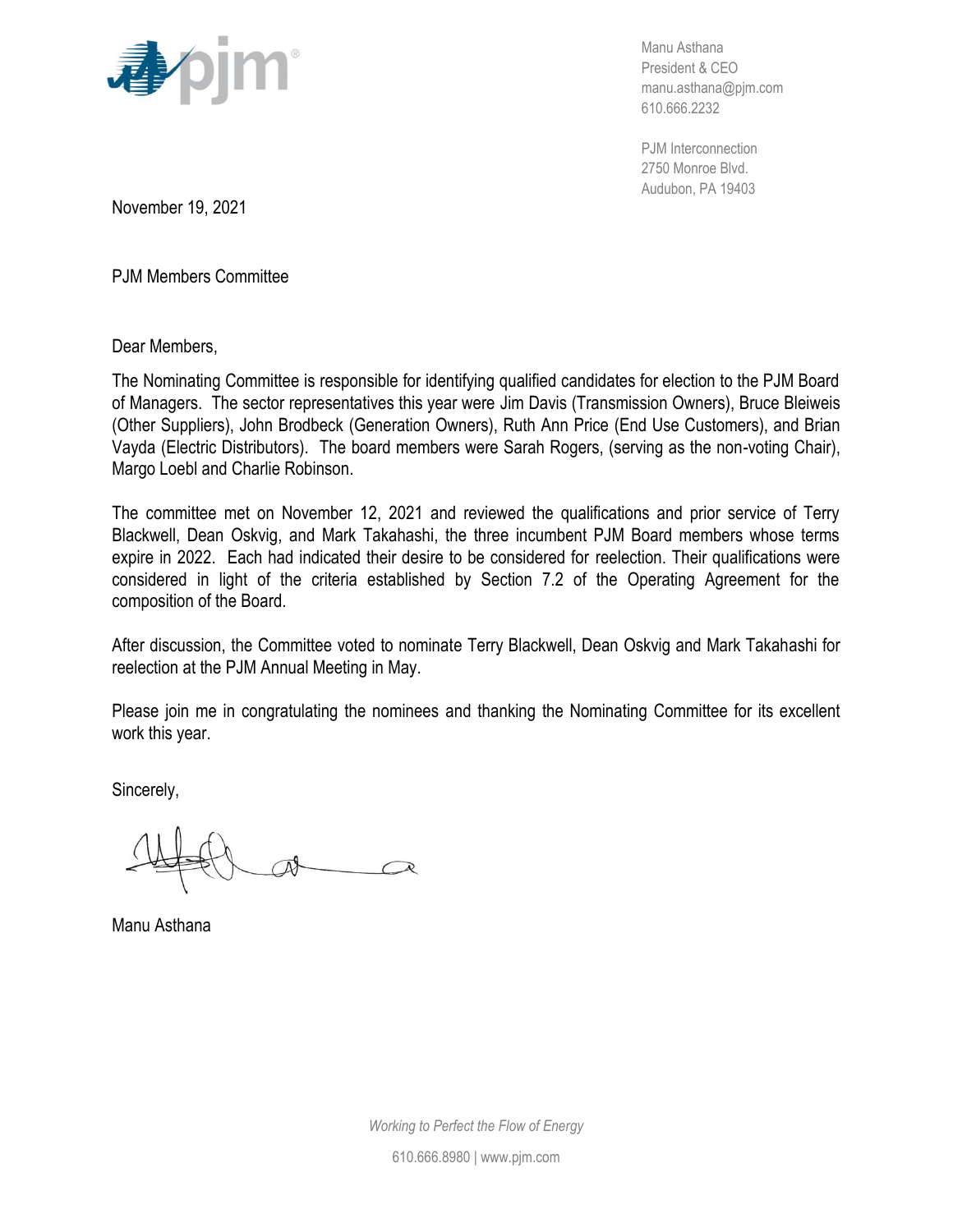# **Mark Takahashi**

**PJM Interconnection LLC**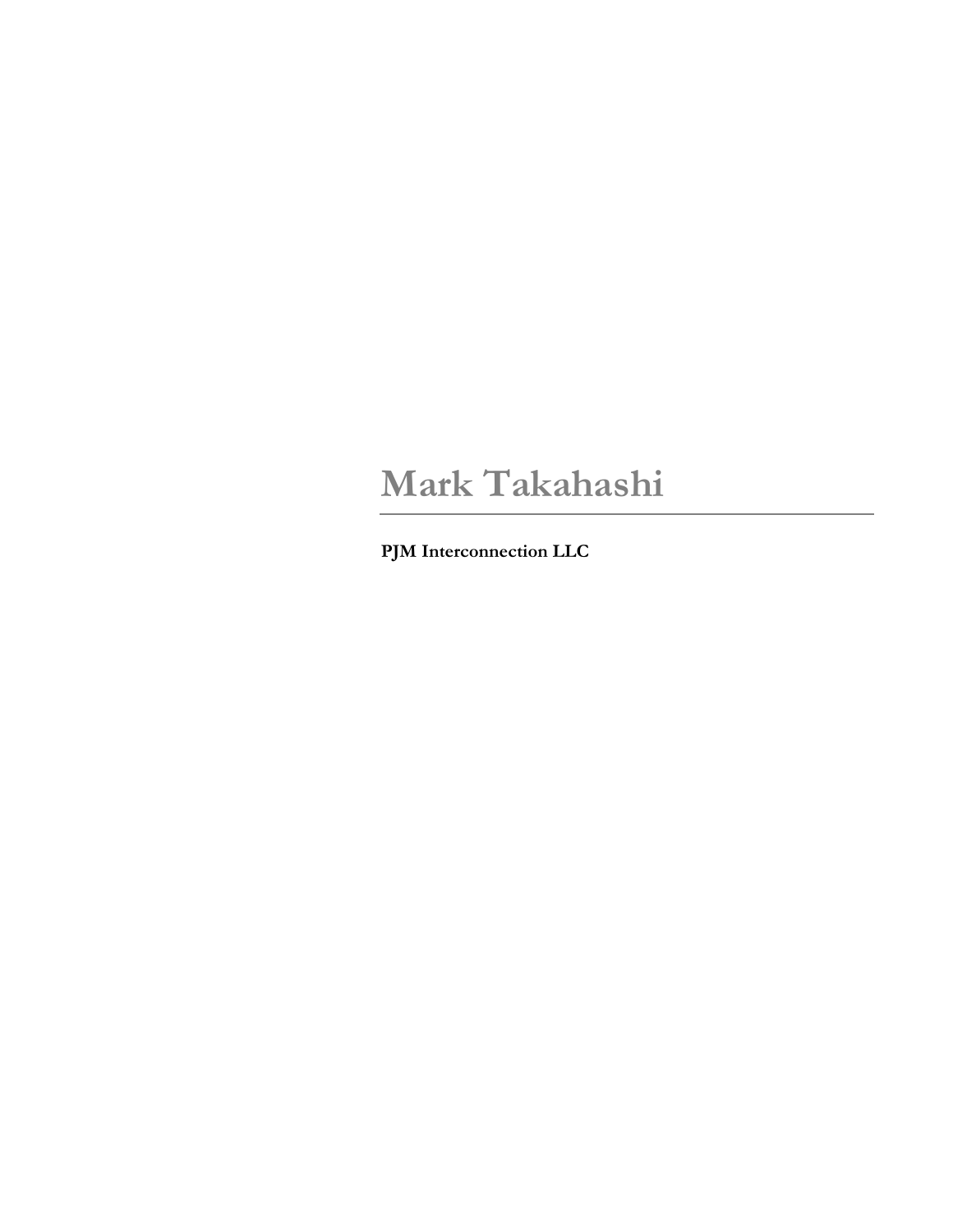# Education & Qualifications

**1986 Wharton School, University of Pennsylvania** Masters Business Administration

> **University of Colorado**  Bachelor of Science, Civil Engineering

**1980**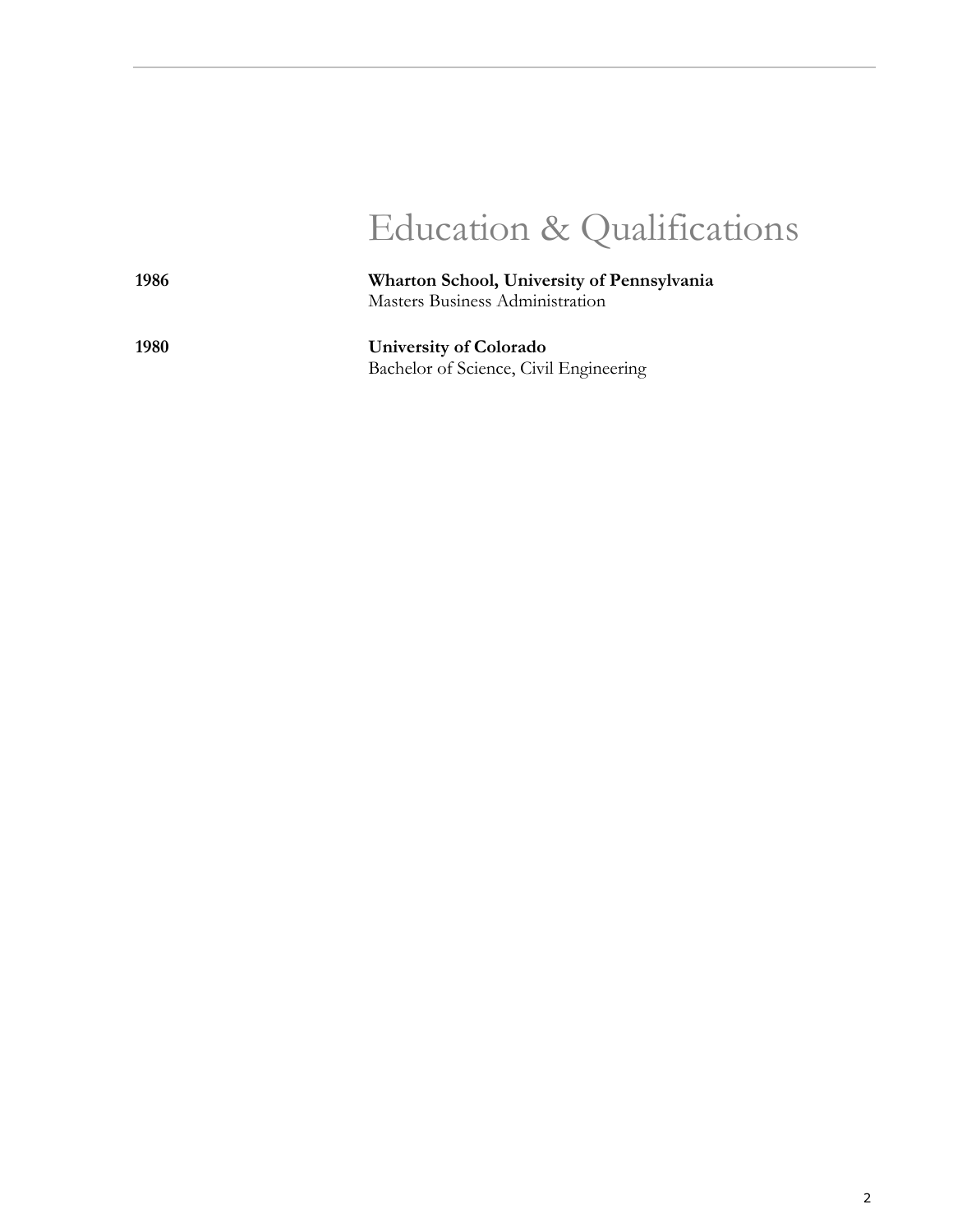| 2015 to February 2018 | Ascendant Group Ltd., Bermuda<br>Ascendant Group Ltd. is a publicly traded investment holding company based in<br>Hamilton Bermuda. The mission of Ascendant Group is to be Bermuda's<br>trusted, preferred provider of energy and infrastructure solutions. Ascendant<br>Group Limited is the parent company of Bermuda Electric Light Company<br>Limited (BELCO) and Bermuda Gas & Utility Company Limited in<br>addition to some other smaller subsidiaries. Ascendant Group Limited (AGL)<br>shares trade on the domestic main board of the Bermuda Stock Exchange<br>(BSX). |
|-----------------------|----------------------------------------------------------------------------------------------------------------------------------------------------------------------------------------------------------------------------------------------------------------------------------------------------------------------------------------------------------------------------------------------------------------------------------------------------------------------------------------------------------------------------------------------------------------------------------|
|                       | Chief Financial Officer                                                                                                                                                                                                                                                                                                                                                                                                                                                                                                                                                          |
| 2003 to 2014          | <b>CLP Holdings Limited, Hong Kong</b><br>CLP Holdings Ltd, is a regional Asian power company (US\$20B market<br>capitalization) that has businesses in Hong Kong, China, India, Australia and<br>Southeast Asia. Its core business, CLP Power Hong Kong, is one of the two<br>vertically integrated electric utility companies in Hong Kong.                                                                                                                                                                                                                                    |
| 2008 to 2014          | Group Director and Chief Financial Officer<br>Member of Group Executive Committee, Investment Committee,<br>$\bullet$<br>IT Steering Committee, CLP Holdings Finance & General<br>Committee and CLP Pension Funds Committee. Board Director<br>of the Group's main operating subsidiaries, including CLP Power<br>Hong Kong, Energy Australia and CLP India.                                                                                                                                                                                                                     |
|                       | • Responsible for finance across the Group including financial<br>reporting, business planning, internal controls, corporate and<br>project finance, treasury, risk management, tax, investor relations<br>and pension fund management. Functional management<br>responsibility for over 350 finance staff.                                                                                                                                                                                                                                                                      |
|                       | Significant leadership role in setting Group strategy, capital<br>allocation priorities, financial policies, project investment and<br>acquisition/divestiture decisions. Over this period, the Group<br>doubled its investments in renewable energy, expanded its<br>Australian business to a national scale through a major acquisition,<br>agreed to purchase a controlling stake in its core Hong Kong<br>generation business, completed several project financings and                                                                                                      |

# Professional Experience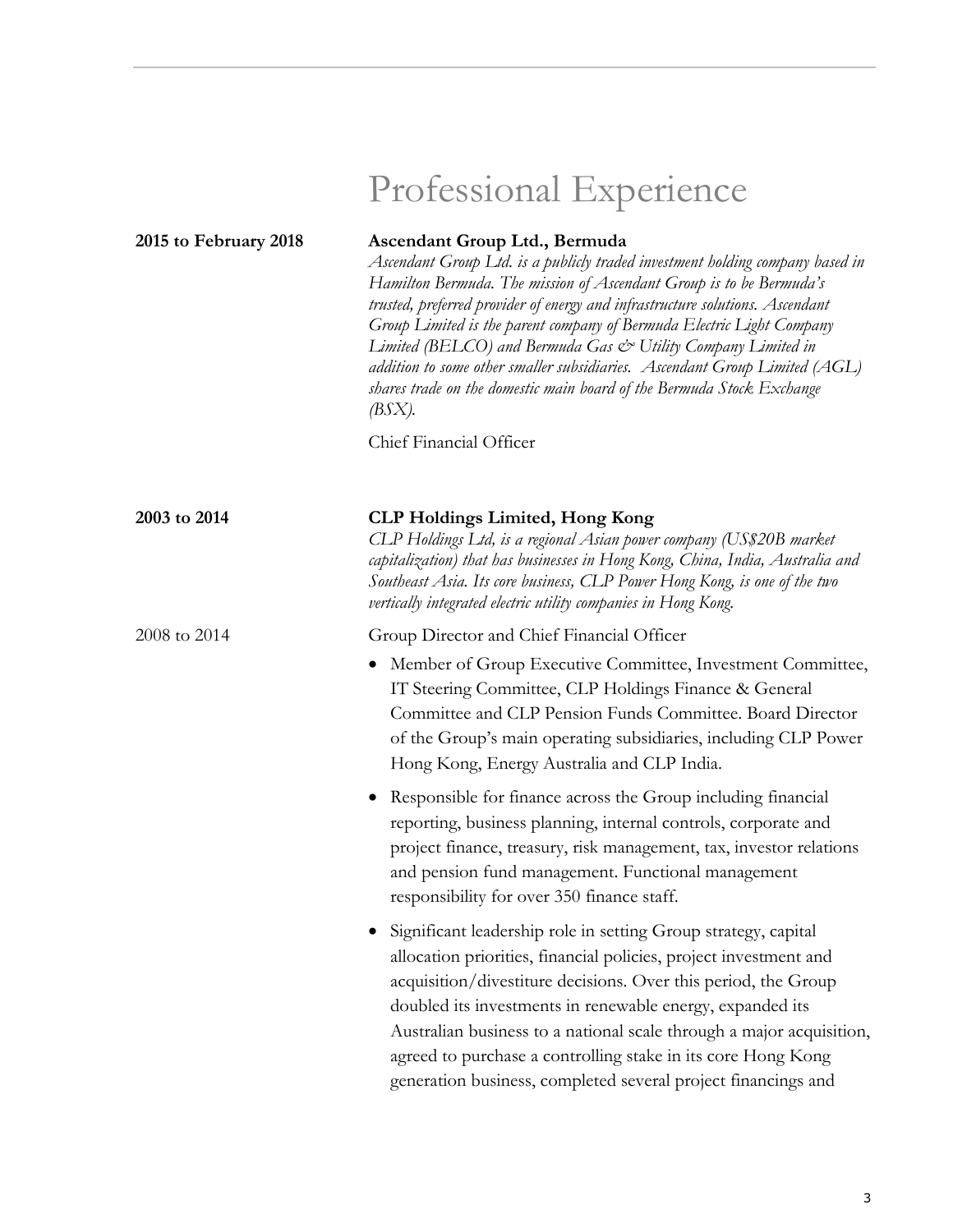|              | exited several non-core businesses.                                                                                                                                                                                                                                                                      |
|--------------|----------------------------------------------------------------------------------------------------------------------------------------------------------------------------------------------------------------------------------------------------------------------------------------------------------|
|              | Reviewed CLP Group capital structure options, achieved<br>$\bullet$<br>consensus support within management and the Board, and<br>successfully implemented CLP's 5% share equity placement in<br>December 2012.                                                                                           |
|              | • Developed and implemented CLP Power Hong Kong's financial<br>strategy to increase leverage, diversify sources and increase<br>average tenor through several US dollar-denominated debt capital<br>market issuances (2010, 2011, and 2012).                                                             |
|              | Managed investor relations presentations. CLP's IR program and<br>$\bullet$<br>Annual Report have consistently been ranked best in class in Asia.                                                                                                                                                        |
| 2006 to 2008 | Managing Director, OneEnergy Limited<br>Joint venture with Mitsubishi Corporation, Hong Kong.                                                                                                                                                                                                            |
|              | • P&L responsibility for the company, focused on Southeast Asia<br>and Taiwan. Member of the OneEnergy Executive Committee;<br>Director, EGCO (Thailand); Director, Hoping Power Company.                                                                                                                |
|              | Led acquisition efforts for two major acquisition bids - Mirant<br>Philippines and the Singapore Genco privatization. Developed<br>several Greenfield project opportunities in Thailand and Vietnam,<br>including the Lopburi Solar Project (financed in 2010) and the<br>Vung Ang 2 Project in Vietnam. |
| 2003 to 2006 | Group Director and Treasurer<br>Responsible for treasury activities at CLPH as well as oversight of<br>$\bullet$<br>risk management, cash management, corporate and project<br>financing activities across the Group. Member of CLP Power<br>Hong Kong Executive Committee.                              |
|              | Consolidated CLPH and CLP Power treasury functions into a<br>single Group function improving efficiency and costs as well as<br>streamlining decision making process.                                                                                                                                    |
|              | Major financings included the arrangement of CLPH HK\$6B<br>corporate revolver facility, the BLCP project financing in<br>Thailand, RMB refinancing of the Shandong international project<br>loans, and acquisition financing for the TXU Australia acquisition.                                         |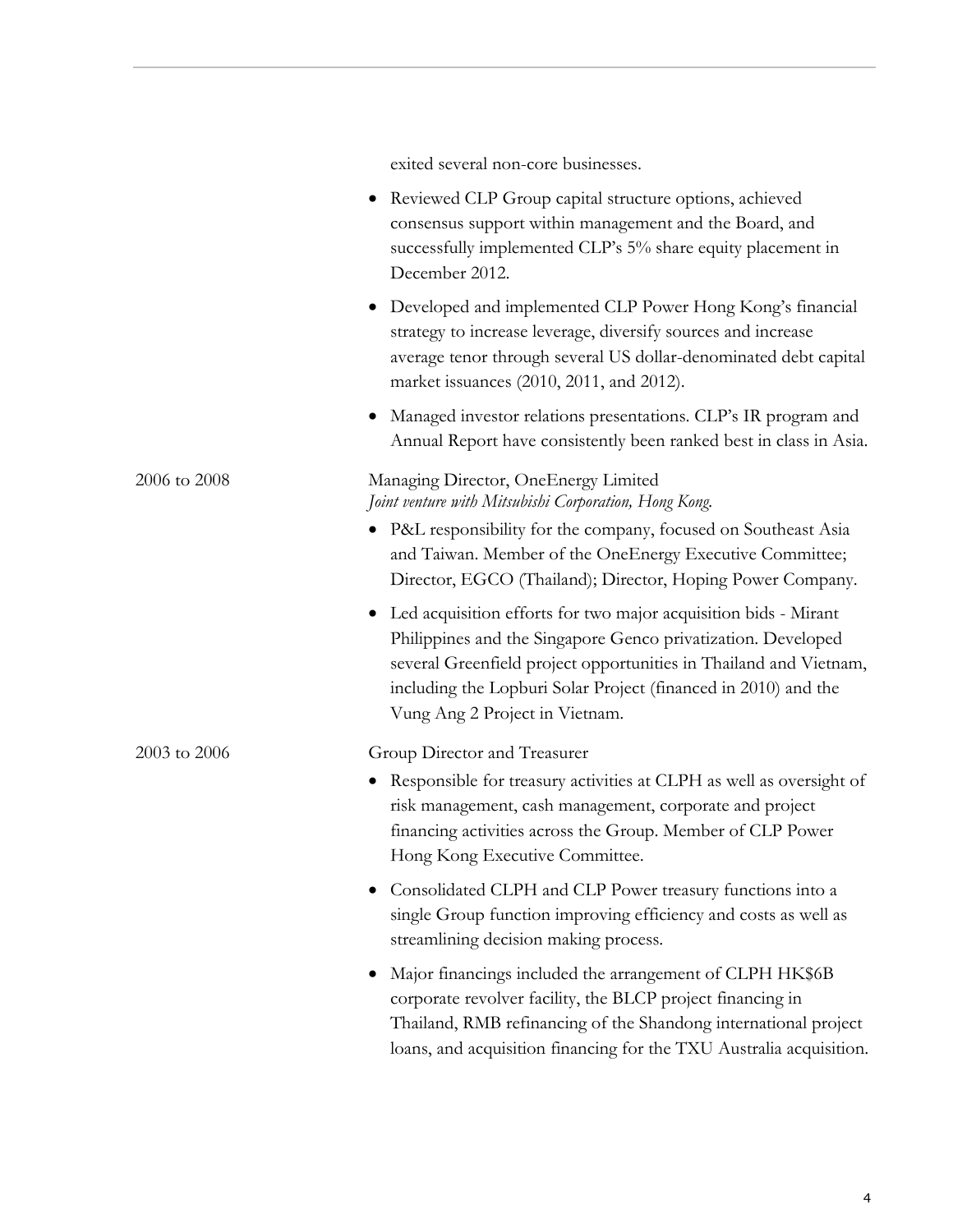| 1995 to 2003 | InterGen, China, Hong Kong<br>Then a joint venture between Royal Dutch Shell and Bechtel to develop<br>international power projects.                                                                                                                                                                                                                              |
|--------------|-------------------------------------------------------------------------------------------------------------------------------------------------------------------------------------------------------------------------------------------------------------------------------------------------------------------------------------------------------------------|
| 2002 to 2003 | General Manager, Fujian Pacific Electric Company                                                                                                                                                                                                                                                                                                                  |
|              | • Led the restructuring of the project's commercial arrangements,<br>including renegotiation of the power purchase agreement and<br>tariff formula, obtaining Fujian Price Committee approval on the<br>initial tariff, and settlement negotiations on EPC claims with<br>Bechtel.                                                                                |
|              | Resulted in a successful refinancing with a PRC bank syndicate<br>$\bullet$<br>which allowed InterGen to successfully exit the project.                                                                                                                                                                                                                           |
| 1998 to 2002 | Vice President and Treasurer                                                                                                                                                                                                                                                                                                                                      |
|              | Established InterGen's treasury function with responsibility for<br>$\bullet$<br>corporate funding activities, cash management, foreign exchange<br>and interest rate risk management.                                                                                                                                                                            |
|              | Arranged numerous project-related equity bridge loans as well as<br>$\bullet$<br>oversight and implementation of interest rate and foreign<br>exchange hedging programs.                                                                                                                                                                                          |
|              | Structured and closed InterGen's initial \$250M corporate credit<br>$\bullet$<br>facility without direct parent company support.                                                                                                                                                                                                                                  |
|              | • Led InterGen's annual business planning process to establish<br>financial performance targets and support shareholder capital<br>allocation to the business.                                                                                                                                                                                                    |
| 1995 to 1998 | Vice President, Finance, Hong Kong                                                                                                                                                                                                                                                                                                                                |
|              | • Member of the InterGen's Asia Pacific management team with<br>primary responsibility for project financing related to greenfield<br>project development efforts in the Asia Pacific region. Projects<br>included Quezon (Philippines), Meizhou Wan (China) and<br>numerous other early stage project developments in China,<br>Taiwan, Thailand, and Australia. |
| 1987 to 1995 | Bechtel Enterprises, Inc., Gaithersburg, MD/San Francisco,<br>CA/Hong Kong                                                                                                                                                                                                                                                                                        |
|              |                                                                                                                                                                                                                                                                                                                                                                   |

Vice President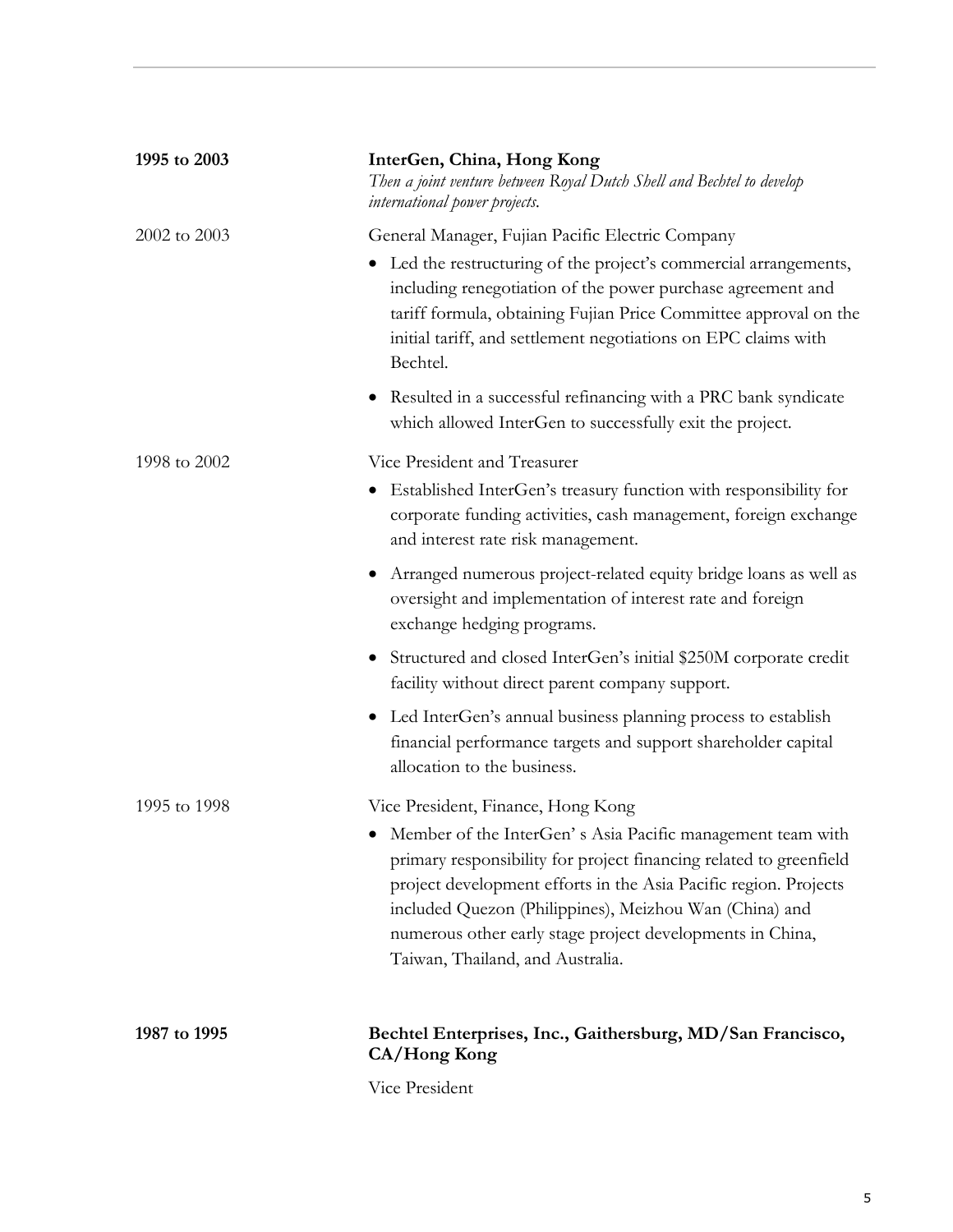|              | • Progressed from a Senior Associate responsible for financial<br>modeling on various project investment opportunities to a Vice<br>President responsible for project development and financing.<br>Involved in numerous successful development and project<br>financing efforts at U.S. Generating Company. |
|--------------|--------------------------------------------------------------------------------------------------------------------------------------------------------------------------------------------------------------------------------------------------------------------------------------------------------------|
|              | Representative                                                                                                                                                                                                                                                                                               |
|              | Senior Associate                                                                                                                                                                                                                                                                                             |
| 1986 to 1987 | <b>FMC Corporation</b>                                                                                                                                                                                                                                                                                       |
|              | Member, Corporate Staff                                                                                                                                                                                                                                                                                      |
|              | Member of corporate staff responsible for providing financial<br>analysis to the Group Controller and CFO. Promoted to finance<br>manager responsible for management reporting, business planning<br>and special projects in the Defense Systems international business<br>unit.                             |
| 1980 to 1984 | Fluor Corporation, Irvine, CA / South Korea/Saudi Arabia                                                                                                                                                                                                                                                     |
|              | Cost and Scheduling Engineer                                                                                                                                                                                                                                                                                 |
|              | • Responsible for estimating, cost management and monthly                                                                                                                                                                                                                                                    |

reporting on the Al Jubail Petrochemical Project. Assignments

engineering phase, followed by cost and schedule management

included cost estimating during the initial planning and

roles in the modular fabrication yard and the site.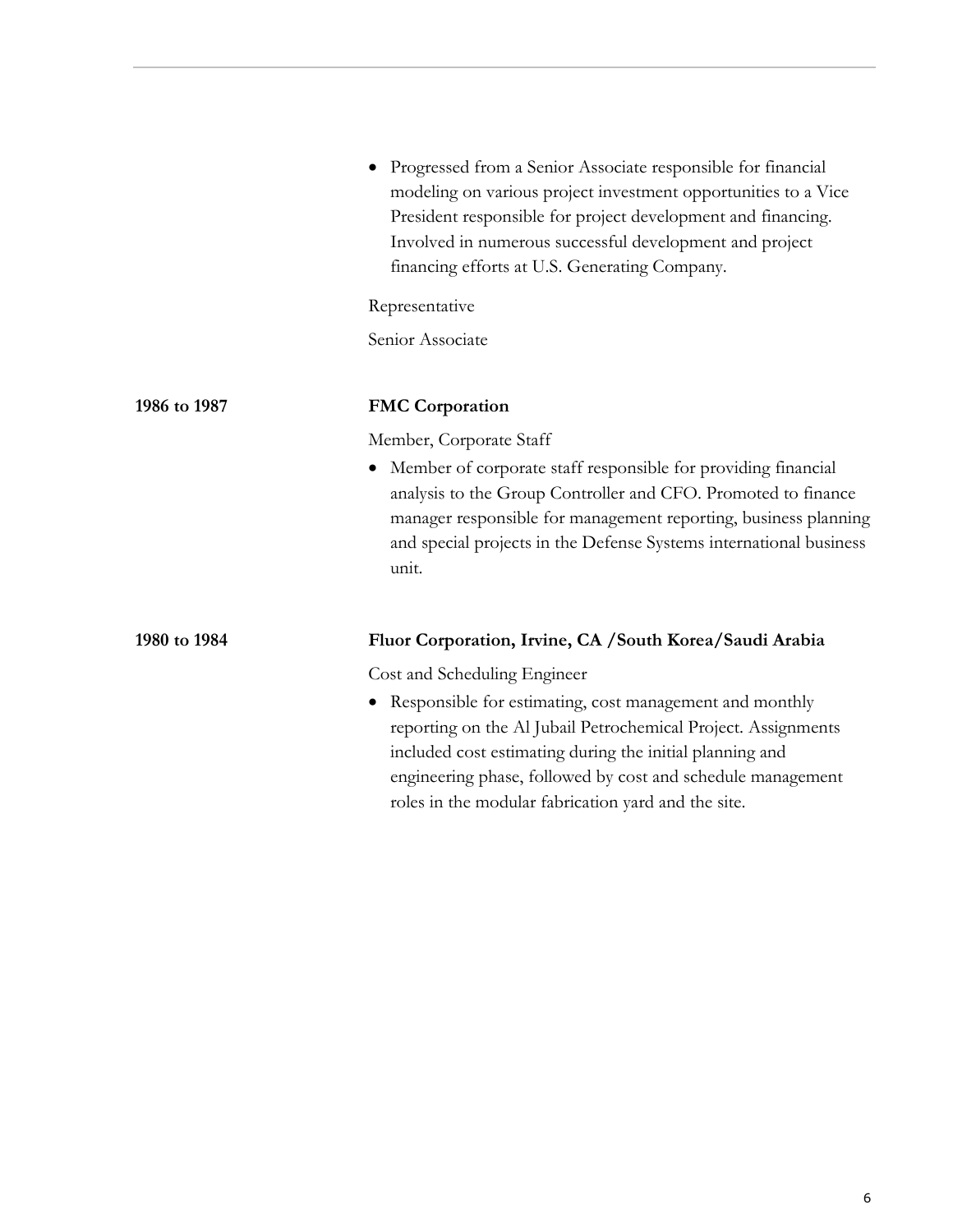### **TERRY L. BLACKWELL**

**Educational and Professional Background:** B.S. in Electrical Engineering (with Power Systems emphasis), N.C. State University, 1977. Registered Professional Engineer in South Carolina.

#### **July 1, 2013-present – Senior Consulting Engineer, McCall-Thomas Engineering Company.**

- Long Range Engineering Plans Perform 20-year load forecasts, distribution model development, and analysis of distribution models to produce a report listing the major system improvements and schedules necessary to reliably serve the anticipated load.
- Construction Work Plans Perform 5-year load forecasts, distribution model development, and analysis of distribution models to produce a report listing the projects and schedules for all Capital Projects to be constructed over the upcoming four years.
- Engineering Studies Serve as Project Manager and Lead Engineer on an engineering study to determine the impact of solar generation at various penetration levels on cooperative distribution systems in South Carolina. The scope of this study included the changes in losses, potential deferrals of Capital Construction Projects, the additional cost associated with increased regulator operations resulting from the intermittent nature of solar generation, and the benefits and potential issues resulting from VARs produced by solar generation during peak and off-peak periods.
- Corporate responsibility for compliance with the NERC Standards.

### Santee Cooper

### **April 2010-June, 2013 – Sr. Vice-President, Power Delivery, and member of Executive Management.**

- Functioned in a team environment with Executive Management and the Vice Presidents to develop the 5 year Strategic Plan for the Corporation.
- Facilitated the update of the 5 year Transmission Business Plan with my direct reports based on the Corporate Strategic Plan.
- Functioned with other members of Executive Management to set the financial targets for the Corporation to achieve.
- Provided leadership for a cross-functional team evaluating possible future changes in our business, their expected impact on cost, financial metrics, financial ratings by Rating Agency, and customer retention.
- Responsible for the day-to-day relationship with our Cooperative Customers and interact with the 20 CEO multiple times per years to discuss issues of mutual interest.
- Mentor three employees per year who have been identified by their member of Executive Management as potential leaders within the organization
- SERC Board Member, SERC Board Executive Committee Member, SERC Board Compliance Committee Member.

#### **1999-April 2010 – Sr. Vice-President, Power Delivery.**

- Responsible for the planning, design, construction, operation, and maintenance of Santee Cooper's transmission and distribution system. This includes responsibility for the Energy Control Center, which dispatches Santee Cooper's generating resources to serve its load most economically.
- Responsible for annual Transmission and Distribution Reports to the Board of Directors including resolutions needing Board approval.
- Serve as lead Santee Cooper contact with the Electric Cooperatives in South Carolina. This includes representing Santee Cooper in the Planning Committee established in the contractual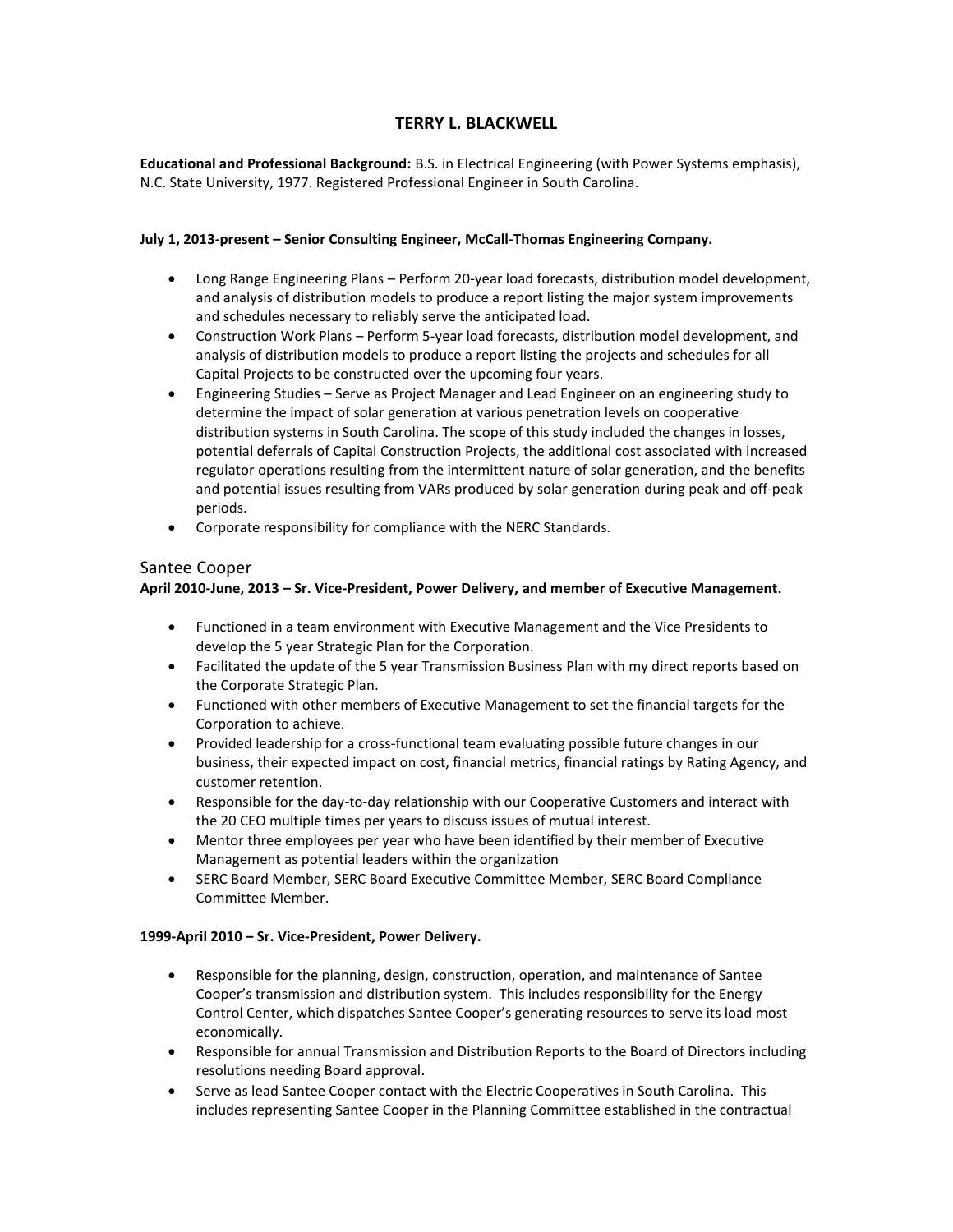agreement between Santee Cooper and the cooperatives. I serve as Santee Cooper's lead negotiator in developing agreements which will allow new members to be included in our existing wholesale power contract. The Electric Cooperatives load is 70% of Santee Cooper's total load.

- Represent Santee Cooper on the Board of Directors for the SERC Corporation, which is the regional entity responsible for monitoring compliance with the mandatory NERC reliability standards applicable to the bulk power system. In April 2008, I was elected as Chairman of the Board of SERC for a two-year term from July 1, 2008 to June 30, 2010. During this 2 year tenure I was also the SERC Representative on the NERC MRC.
- Serve as Santee Cooper's representative on the VACAR Executive Committee which is responsible for assessing the reliability of the bulk power system for North Carolina, South Carolina, and Virginia. In addition, I am Santee Cooper's representative on the Principals' Committee for all interconnection agreements with our neighboring utilities.
- Served as Santee Cooper's lead negotiator in the SETRANS development process. This was an effort taken on by many utilities in the Southeast including Southern Company, Entergy, Georgia Transmission Corporation, and others to create a business plan for an RTO that would suit the needs of IOU's and not-for-profit utilities. This development process concluded once a costbenefit analysis was performed and demonstrated that an RTO was not cost-effective in the Southeast.
- Served as Santee Cooper's lead negotiator in discussions with the proposed GridSouth RTO. The GridSouth RTO was being proposed by Duke Energy, Progress Energy, and SCE&G. Negotiations with the GridSouth proponents concluded when the parties could not reach a mutually agreeable contract for Santee Cooper to participate in the RTO.

#### **1993-1999 – Manager, Transmission Operations.**

Responsible for the inspection and maintenance of Santee Cooper's 5,000 miles of 69kV, 115kV, and 230kV transmission lines. This also included managing the vegetation within the right-of-way and along the right-of-way. During this period I was Santee Cooper's primary contact with the member cooperatives for any service-related issues resulting from operations or outages on Santee Cooper's transmission system. I was designated as the coordinator for any transmission restoration necessitated by damage from natural disasters; this designation has continued to the present time.

#### **1989-1993 – Supervisor, Power Supply Planning.**

Responsible for developing daily plans for operation of the Santee Cooper transmission and generation system. The transmission plan included those requested transmission outages which could be accommodated while maintaining reliable service to our customers. The generation plan included the commitment of generating resources and the hourly dispatch levels required to most economically serve Santee Cooper's load. In September of 1989, Santee Cooper's transmission system was severely damaged by Hurricane Hugo, and during the recovery period I was Santee Cooper's lead technical member of the team developing the daily plans to repair the transmission lines damaged during the storm.